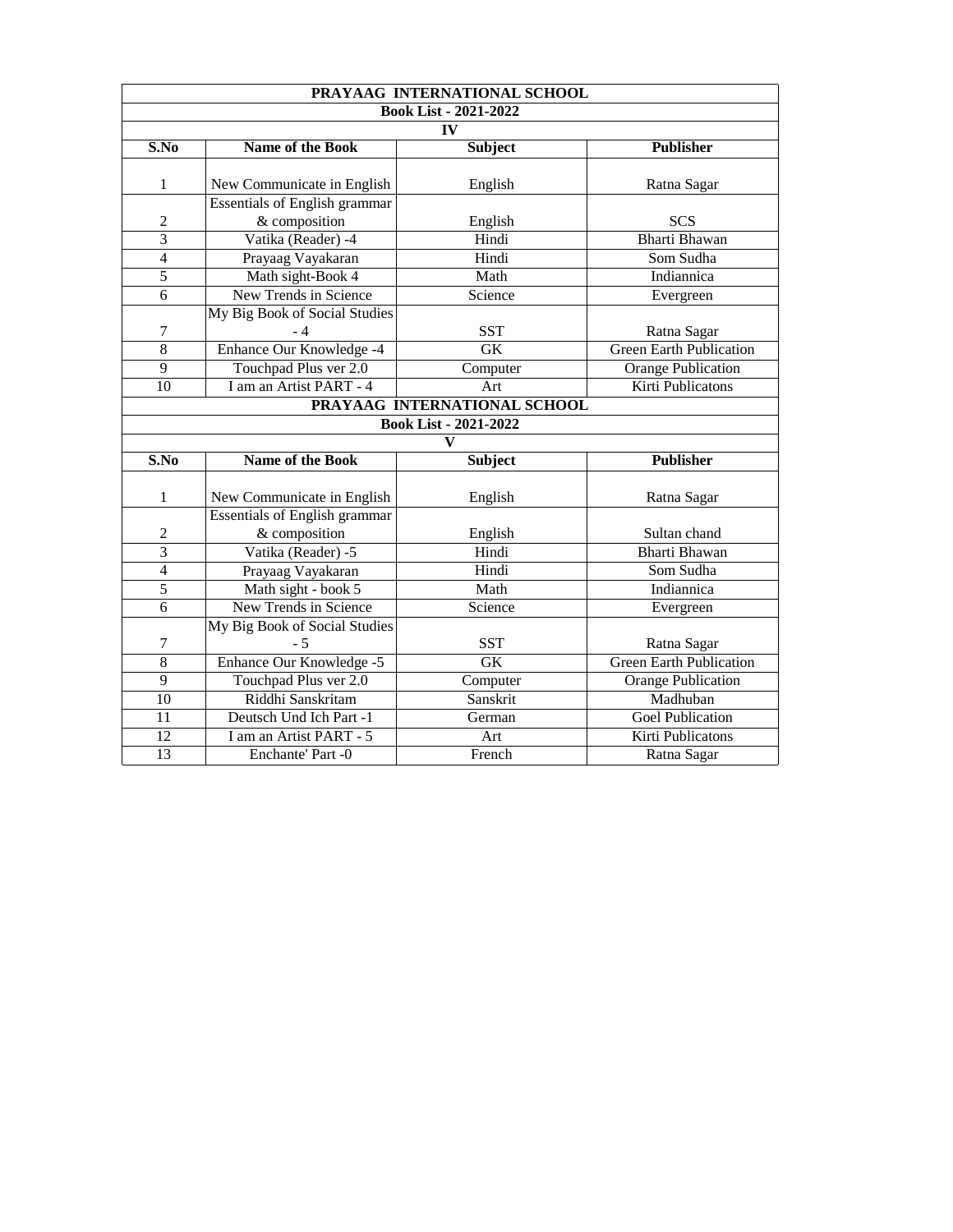|                              | PRAYAAG INTERNATIONAL SCHOOL                          |                               |                     |  |  |  |  |
|------------------------------|-------------------------------------------------------|-------------------------------|---------------------|--|--|--|--|
| <b>Book List - 2021-2022</b> |                                                       |                               |                     |  |  |  |  |
|                              | VI                                                    |                               |                     |  |  |  |  |
| S.No                         | <b>Name of the Book</b>                               | <b>Subject</b>                | <b>Publisher</b>    |  |  |  |  |
|                              | New Communicate in English                            | English                       | Ratna Sagar         |  |  |  |  |
| $\overline{2}$               | <b>Essentials of English grammar</b><br>& composotion | English                       | <b>Sultan Chand</b> |  |  |  |  |
| $\overline{3}$               | Vasant bhag -1 (Lit)                                  | <b>HINDI</b>                  | <b>NCERT</b>        |  |  |  |  |
| $\overline{4}$               | Vyakaran Vriksh                                       | <b>HINDI</b>                  | Harbour Int.        |  |  |  |  |
| 5                            | <b>Bal Ram Katha</b>                                  | Hindi                         | <b>NCERT</b>        |  |  |  |  |
| 6                            | <b>Mathematics</b>                                    | <b>MATH</b>                   | <b>NCERT</b>        |  |  |  |  |
| $\overline{\mathbf{7}}$      | The Earth our Habitat                                 | Social Science- Geography     | <b>NCERT</b>        |  |  |  |  |
|                              | <b>Social and Political Science</b>                   |                               |                     |  |  |  |  |
| 8                            | Life-1                                                | <b>Social Science- Civics</b> | <b>NCERT</b>        |  |  |  |  |
| 9                            | Our Pasts - I                                         | <b>Social Science-History</b> | <b>NCERT</b>        |  |  |  |  |
| 10                           | Science                                               | Science                       | <b>NCERT</b>        |  |  |  |  |
| 11                           | Enhance Our Knowledge -6                              | <b>GK</b>                     | <b>Green Earth</b>  |  |  |  |  |
| 12                           | Touchpad Plus ver 2.0                                 | Computer                      | Orange              |  |  |  |  |
| 13                           | <b>Math Lab Activity</b>                              | Math                          | Evergreen           |  |  |  |  |
| 14                           | Deutsch Uud ich Part-1                                | German                        | Goyal Pub           |  |  |  |  |
| 15                           | Ridhi Sanskritam                                      | Sanskrit                      | Madhuban            |  |  |  |  |
| 16                           | <b>Science Lab activity</b>                           | Science                       | <b>SUGANDHA</b>     |  |  |  |  |
| 17                           | <b>Aesthetics</b>                                     | Art                           | Kirti Publicatons   |  |  |  |  |
| 18                           | <b>Enchante' Part -1</b>                              | French                        | Ratna Sagar         |  |  |  |  |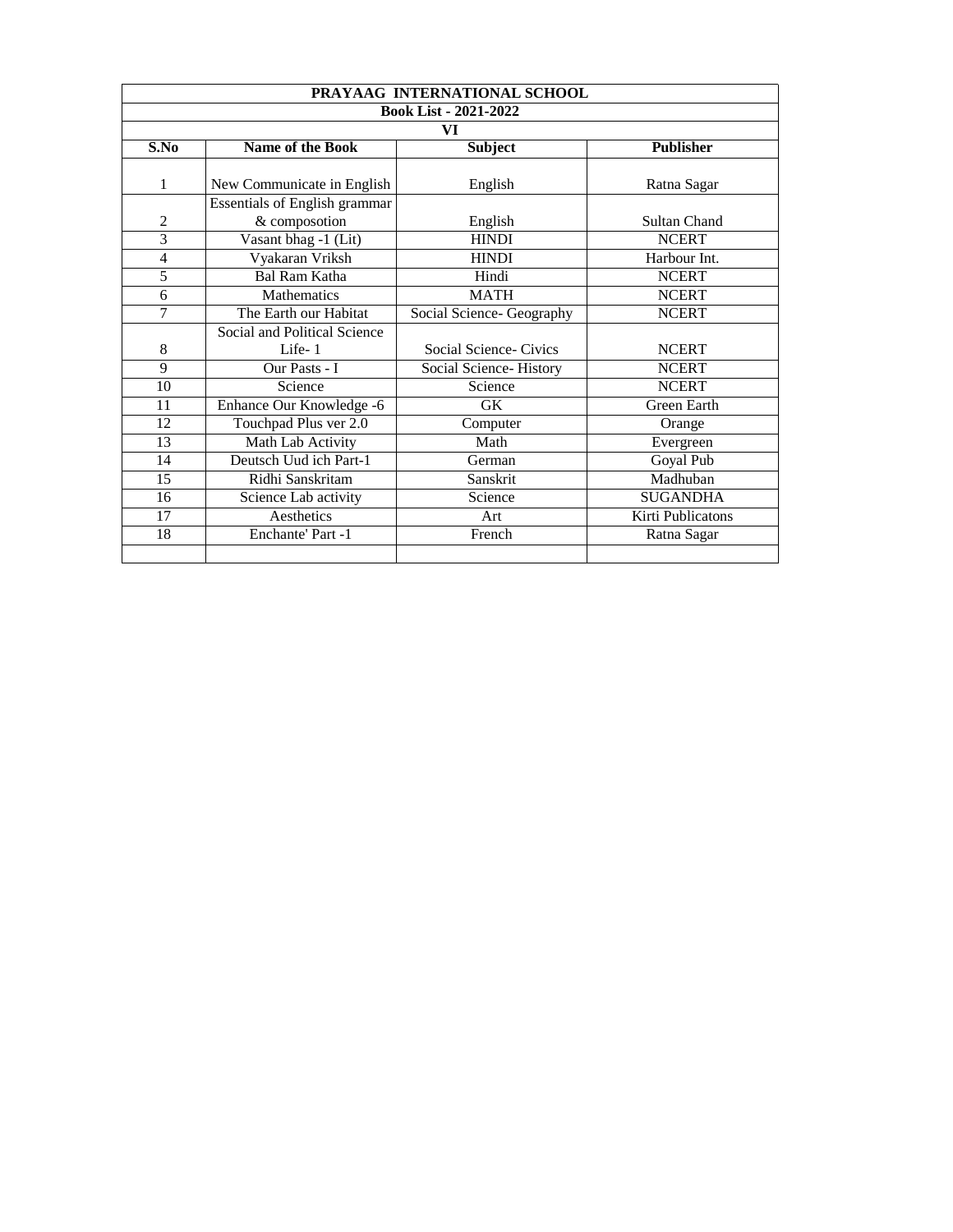| PRAYAAG INTERNATIONAL SCHOOL |                                      |                               |                          |  |  |  |  |
|------------------------------|--------------------------------------|-------------------------------|--------------------------|--|--|--|--|
| <b>Book List - 2021-2022</b> |                                      |                               |                          |  |  |  |  |
|                              | VII                                  |                               |                          |  |  |  |  |
| S.No                         | <b>Name of the Book</b>              | <b>Subject</b>                | <b>Publisher</b>         |  |  |  |  |
|                              | Communicate in English               | English                       | Ratna Sagar              |  |  |  |  |
|                              | <b>Essentials of English grammar</b> |                               |                          |  |  |  |  |
| $\overline{2}$               | & composotion                        | English                       | <b>SCS</b>               |  |  |  |  |
| 3                            | Vasant Bhag -2 (Lit)                 | Hindi                         | <b>NCERT</b>             |  |  |  |  |
| $\overline{4}$               | Vyakaran vriksh                      | Hindi                         | Harbour Int.             |  |  |  |  |
| 5                            | <b>Bal Mahabharat</b>                | Hindi                         | <b>NCERT</b>             |  |  |  |  |
| 6                            | Math                                 | Math                          | <b>NCERT</b>             |  |  |  |  |
| $\boldsymbol{\tau}$          | <b>Math Lab Activity</b>             | Math                          | <b>EVERGREEN</b>         |  |  |  |  |
| 8                            | Science                              | Science                       | <b>NCERT</b>             |  |  |  |  |
| 9                            | <b>Science Lab activity</b>          | Science                       | <b>SUGANDHA</b>          |  |  |  |  |
| 10                           | Our Past - II                        | <b>Social Science-History</b> | <b>NCERT</b>             |  |  |  |  |
| 11                           | Our Envoirnment                      | Social Science- Geography     | <b>NCERT</b>             |  |  |  |  |
| 12                           | Social & Political Life - II         | <b>Social Science- Civics</b> | <b>NCERT</b>             |  |  |  |  |
| 13                           | <b>Touchpad Plus</b>                 | Computer                      | Orange                   |  |  |  |  |
| 14                           | Ridhi Sanskritam                     | Sanskrit                      | Madhuban                 |  |  |  |  |
|                              |                                      |                               |                          |  |  |  |  |
| 15                           | German Deutsch Und ich (2)           | German                        | <b>GOYAL PUBLICATION</b> |  |  |  |  |
| 16                           | Aesthetics                           | Art                           | <b>Kirti Publicatons</b> |  |  |  |  |
| 17                           | Enhance Our Knowledge -7             | GK                            | <b>Green Earth</b>       |  |  |  |  |
| 18                           | <b>Enchante' Part -2</b>             | French                        | Ratna Sagar              |  |  |  |  |
|                              |                                      |                               |                          |  |  |  |  |